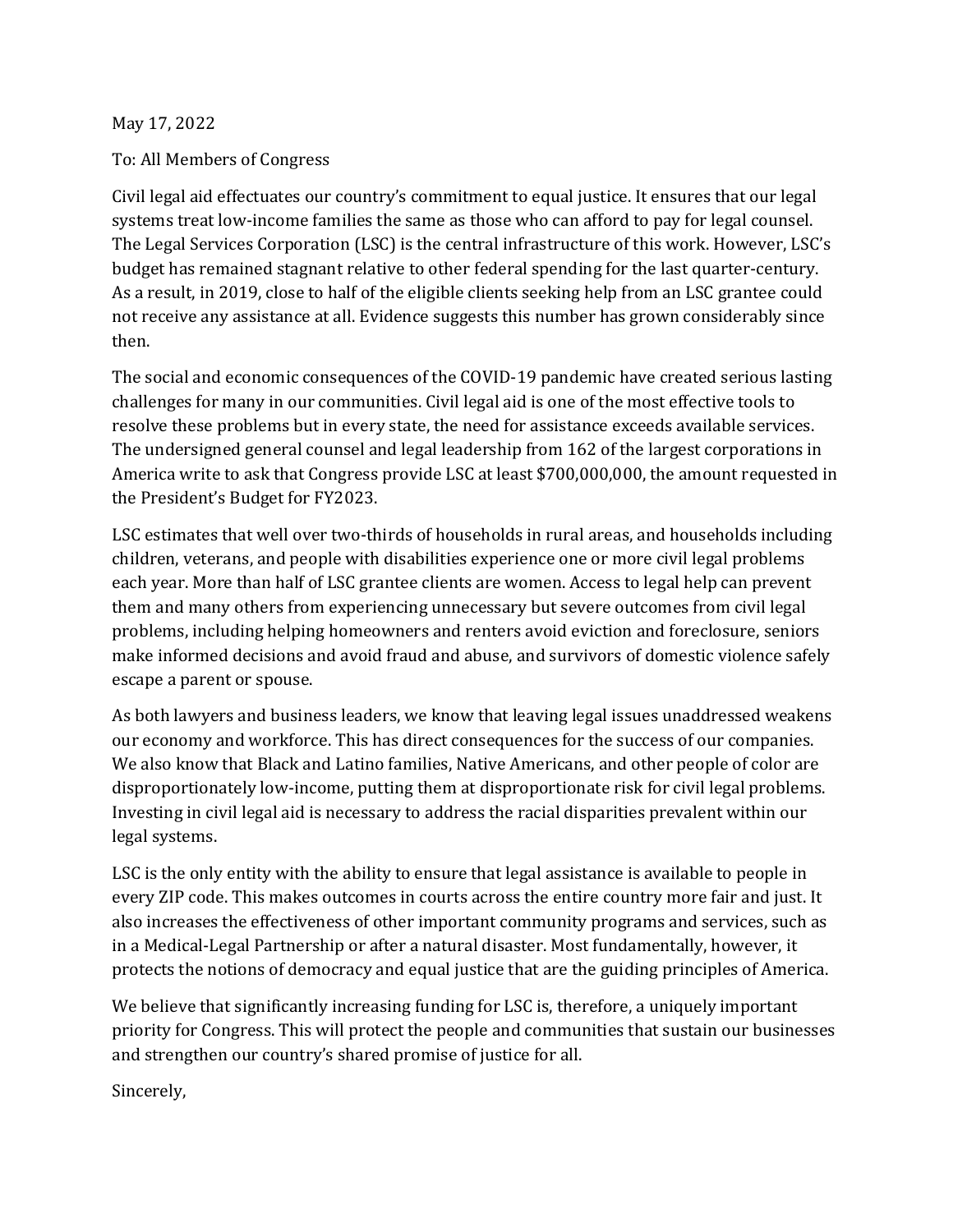## **John F. Schultz** Executive Vice President, Chief Operating and Legal Officer Hewlett Packard Enterprise *Past Chair, NLADA Corporate Advisory Committee*

**Asya S. Alexandrovich** Chief Legal Officer American Family Mutual Insurance Company

**Marcus V. Brown** Executive Vice President & General Counsel Entergy Corporation

**Lynn Charytan** Executive Vice President & General Counsel Comcast Cable

**Steven Croley** Chief Policy Officer & General Counsel Ford Motor Company

**Sean Edgett** General Counsel **Twitter** 

**Kimberley Harris** Executive Vice President and General Counsel **NBCUniversal** 

**Mike Holston** Senior Vice President, General Counsel & Secretary General Electric Company

**Deborah Majoras** Chief Legal Officer & Secretary Procter & Gamble

**James L. Chosy** Senior Executive Vice President and General Counsel U.S. Bancorp *Chair, NLADA Corporate Advisory Committee*

**David R. McAtee II** Senior Executive Vice President and General Counsel AT&T

**Michael J. O'Connor** General Counsel MassMutual

**Thomas J. Reid** Chief Legal Officer and Secretary Comcast Corporation

**Deborah Goldstock Ringel** General Counsel, Secretary, and Chief Ethics & Compliance Officer Accenture Federal Services

**Dev Stahlkopf** Executive Vice President and Chief Legal **Officer** Cisco Systems, Inc.

**Jo-Ann Wallace** President, CEO & Board Chairperson NLADA Insurance Program

**David Zapolsky** Senior Vice President, General Counsel, & Secretary Amazon.com, Inc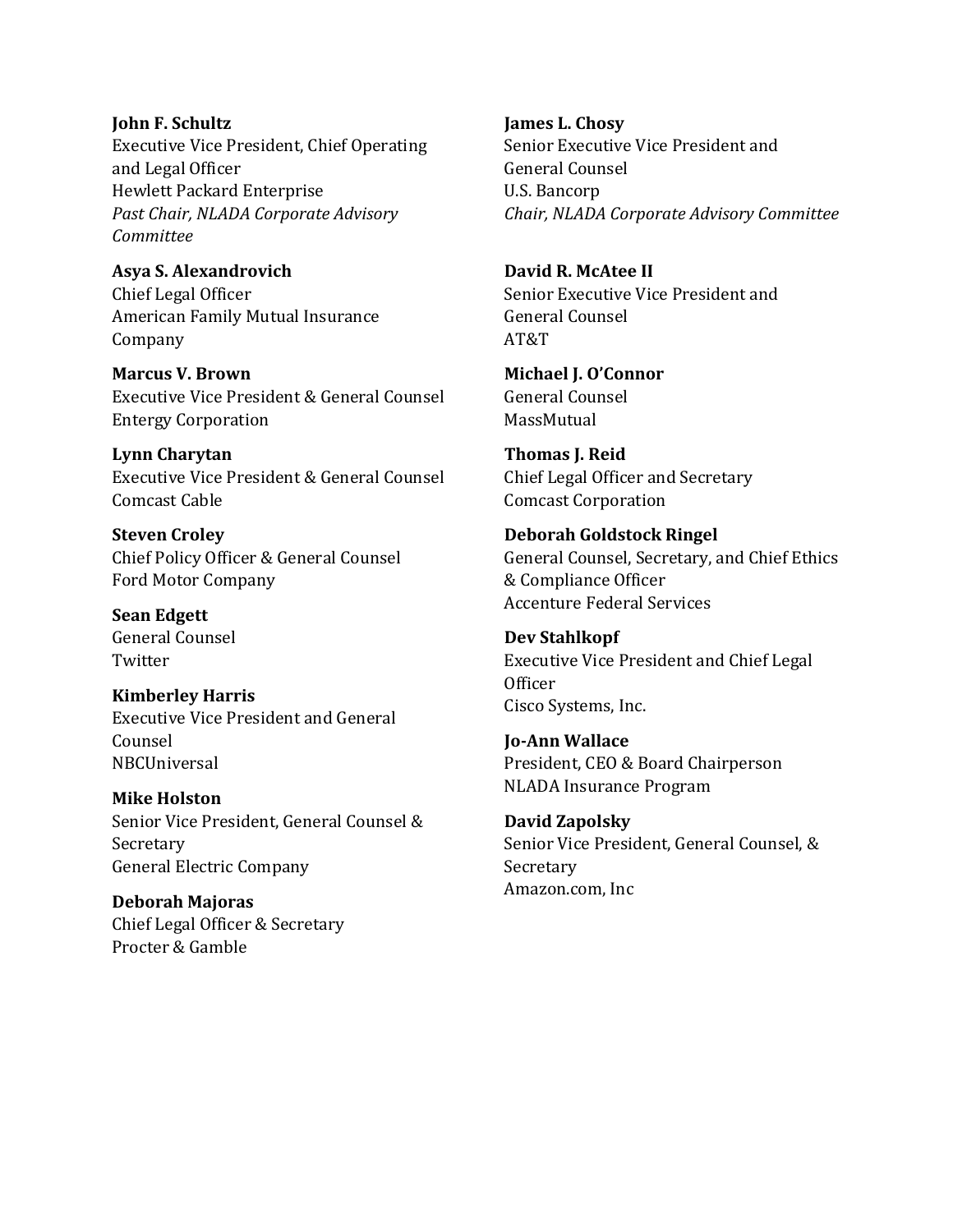**Harlin Adelman** Chief Legal Officer University Hospitals Health System

**Priya Aiyar** Senior Vice President, Corporate Affairs and Chief Legal Officer American Airlines

**Susan H. Alexander** Chief Legal Officer and Secretary Biogen Inc.

**Harvey Anderson** Chief Legal Officer HP Inc.

**Augusto Aragone** Executive Vice President, Secretary and General Counsel Ingram Micro Inc.

**Shanti Ariker** General Counsel & Corporate Secretary Zendesk, Inc.

**Jeff Barlow** Chief Legal Officer and Secretary Molina Healthcare, Inc

**Craig T. Beazer** Executive Vice President, General Counsel Lincoln Financial Group

**Jacquelyne Belcastro** Vice President & Head of Legal - North America Hydro Extrusion North America

**Lois Elizabeth Bingham** Senior Vice President, General Counsel and Corporate Secretary Libbey

**Sheryl L. Bollinger** President, CEO & General Counsel AMG National Trust Bank

**Sara Yang Bosco** Senior Vice President, Secretary and General Counsel Emerson

**Peter Bragdon** Executive Vice President, Chief Administrative Officer and General Counsel Columbia Sportswear Company

**Jeffrey S. Bromme** Executive Vice President and Chief Legal Officer AdventHealth

**Michelle H. Browdy** Senior Vice President, Legal & Regulatory Affairs, and General Counsel IBM Corporation

**Eleanor P. Cabreré** Senior Vice President, General Counsel and Corporate Secretary Navistar, Inc.

**Elizabeth S. Campbell** Executive Vice President & Chief Legal **Officer** AmerisourceBergen

**Peter W. Carter** Executive Vice President, Chief Legal Officer and Corporate Secretary Delta Air Lines, Inc.

**Joanne E. Caruso** Executive Vice President, Chief Legal and Administrative Officer **Jacobs**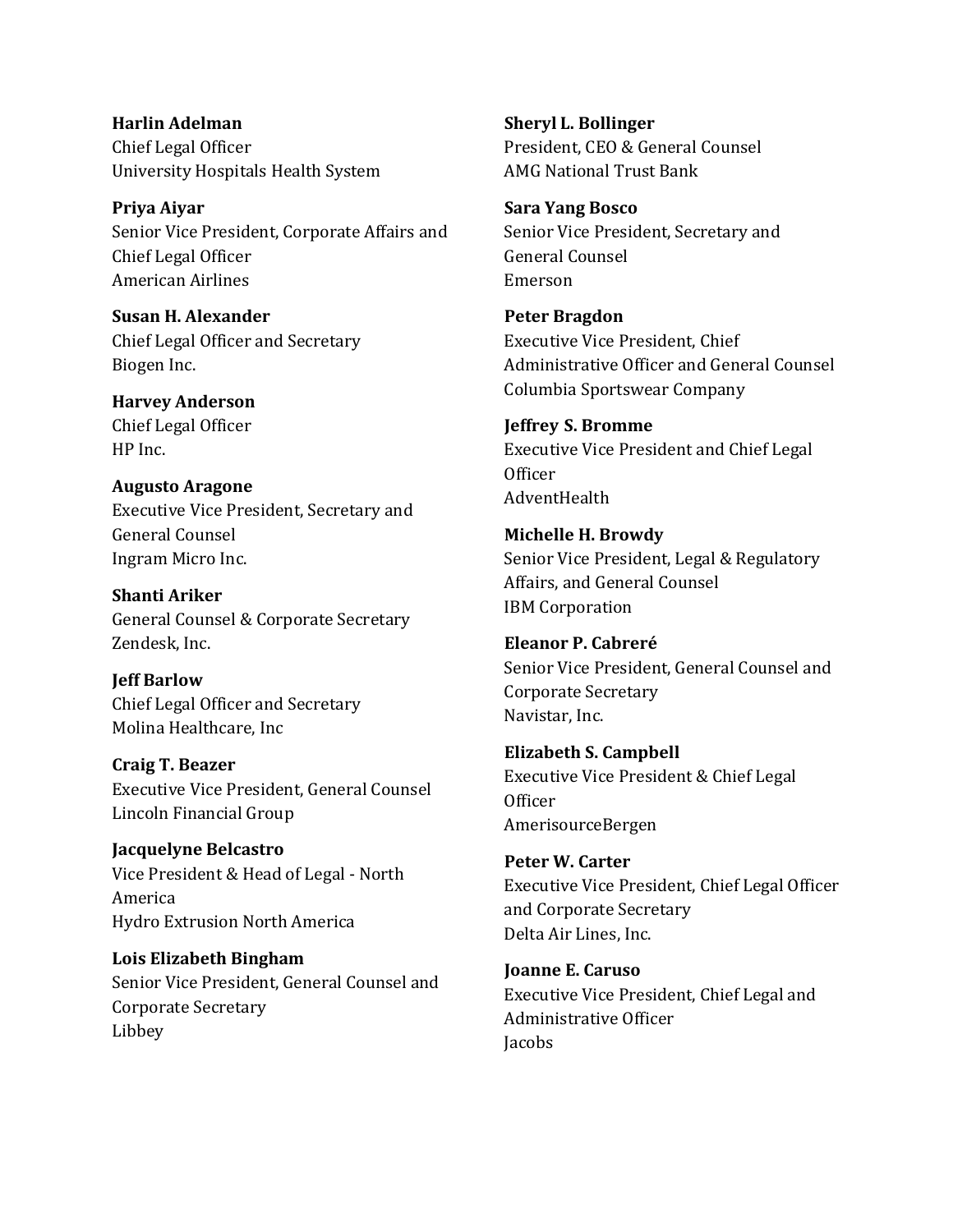**Jennifer Chaloemtiarana** General Counsel Doximity, Inc.

**JoAnn Chávez** Senior Vice President and Chief Legal **Officer** DTE Energy

**Sheila Cheston** Corporate Vice President and General Counsel Northrop Grumman Corporation

**Quo Vadis Cobb** Vice President, Deputy General Counsel Jacobs Engineering

**Martin J. Collins** Chief Legal & Privacy Officer QuinStreet, Inc.

**Matt Cooper** General Counsel & Corporate Secretary Capital One Financial

**Dorian Daley** Executive Vice President and General Counsel Oracle Corporation

**Christa A. D'Alimonte** Executive Vice President, General Counsel and Secretary Paramount Global

**Bill Deckelman** Executive Vice President & General Counsel DXC Technology

**Christopher F. Dekker** Executive Vice President, General Counsel and Chief Compliance Officer Brunswick Corporation

**Halimah DeLaine Prado**  General Counsel Google

**Pascal W. Di Fronzo** Executive Vice President, Corporate Affairs & Chief Legal Officer Autodesk, Inc.

**Matthew Dornauer** Chief Legal Officer HEINEKEN USA

**John L. Douglas** Chief Legal, Risk and Compliance Officer TIAA

**Margaret C. Egan** General Counsel Hyatt Hotels Corporation

**Paul Ehrlich** General Counsel - Global Brands & Americas adidas

**Janet L. Eichers** Senior Vice President, General Counsel Kapsch TrafficCom North America

**Beth Essig**  Executive Vice President and General Counsel Mount Sinai Health System

**Ann D. Fairchild** Senior Vice President and General Counsel Siemens Corporation

**Steven L. Fasman** Senior Vice President, General Counsel & Secretary Catalent, Inc.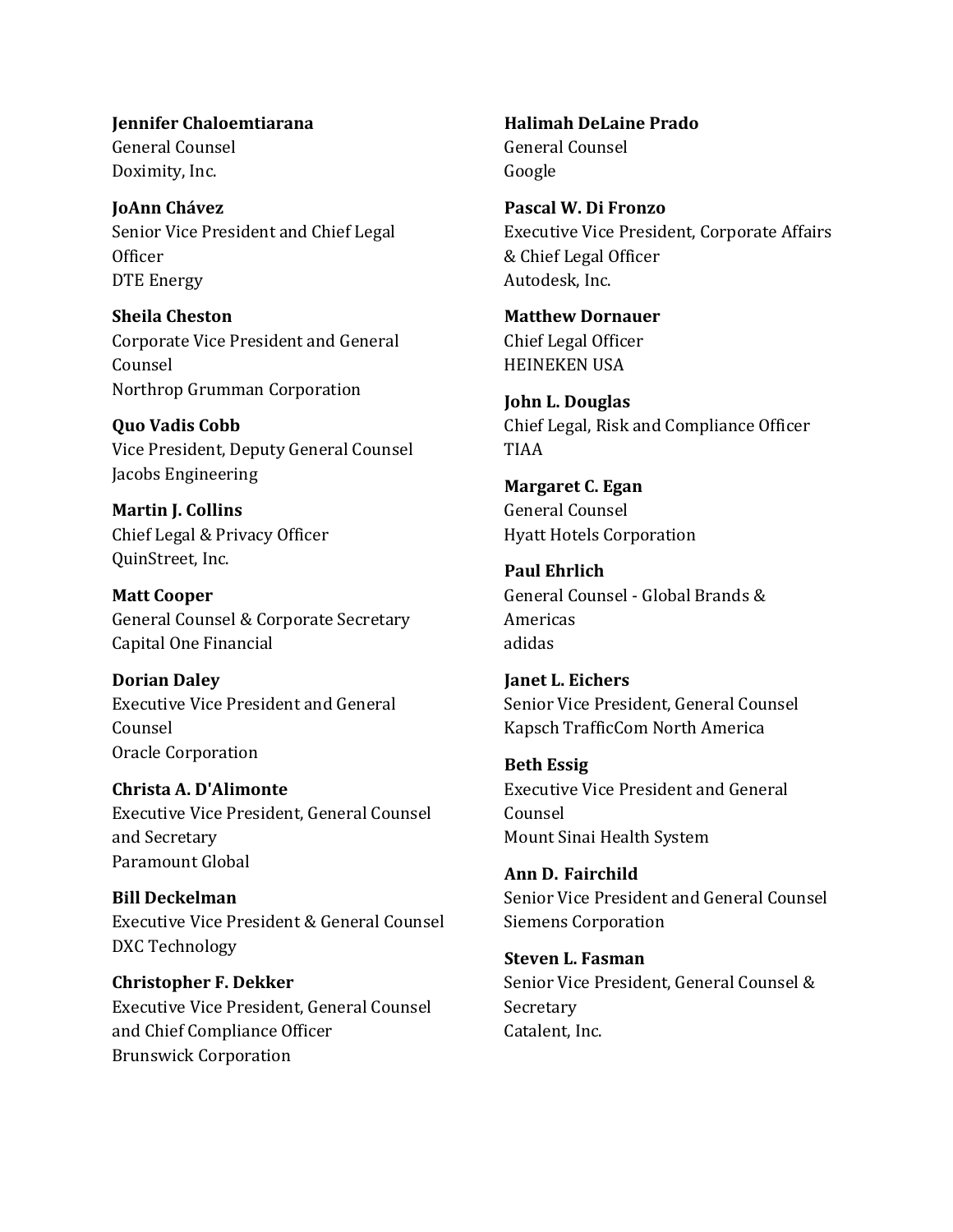**Lucy Fato** Executive Vice President and General Counsel AIG

**Louise Firestone** Senior Vice President and General Counsel LVMH Moët Hennessy Louis Vuitton Inc.

**David Flavell** Executive Vice President, General Counsel and Corporate Secretary PepsiCo Inc

**Ivan Fong** Executive Vice President, General Counsel and Secretary Medtronic plc

**James Ford** Group General Counsel GSK plc

**Michael J. Foster** Executive Vice President, General Counsel & Secretary LSB Industries, Inc.

**David Gan** Executive Vice President, Chief Legal Officer AECOM

**Elisa D. Garcia** Chief Legal Officer Macy's Inc.

**Murray R. Garnick** Executive Vice President & General Counsel Altria Group, Inc.

**Stephen W. Gauster** Executive Vice President & General Counsel MetLife

**Chris K. Gawart** Vice President – General Counsel Northwestern Mutual

**Kodwo Ghartey-Tagoe** Executive Vice President, Chief Legal Officer & Corporate Secretary Duke Energy Corporation

**Paul D. Gilbert** Executive Vice President, Chief Legal Officer and Secretary Rite Aid

**Craig B. Glidden** Executive Vice President, Global Public Policy, General Counsel, and Corporate Secretary General Motors

**José Ramón González** Senior Executive Vice President, Chief Legal Officer and Corporate Secretary Equitable Holdings, Inc.

**James Graham** Executive Vice President, Human Resources, Chief Legal and Administrative Officer & Secretary Cleveland Cliffs

**Susan Hackett** CEO Legal Executive Leadership, LLC

**Damon P. Hart** Chief Legal Officer Liberty Mutual Insurance

**Sharon Haward-Laird** Executive Vice President and General Counsel BMO Financial Group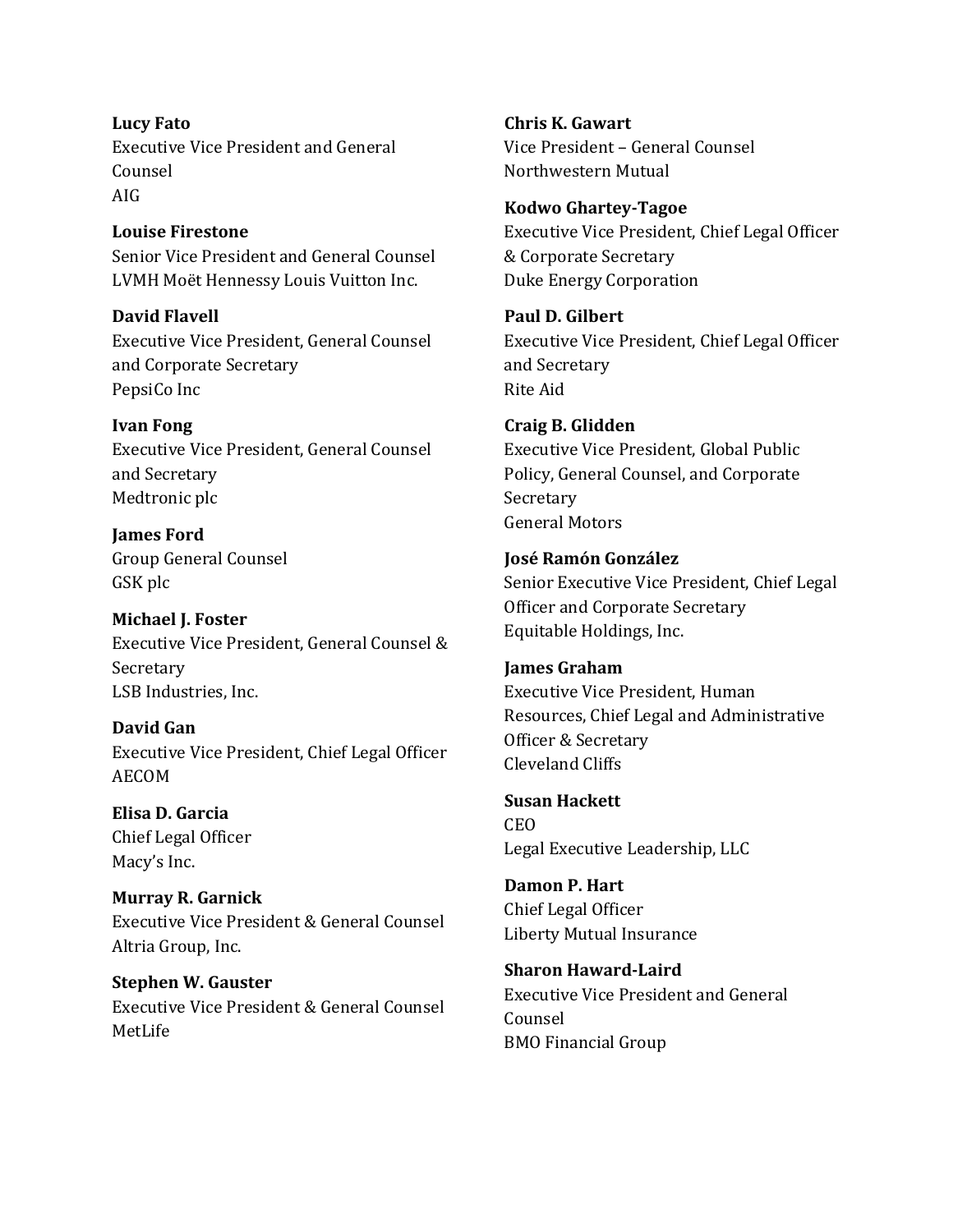**Patricia Hays** General Counsel and Secretary Taco John's International

**Jeffrey Herbert** Executive Vice President & General Counsel Apple Bank

**Mark S. Howard** Executive Vice President & Chief Legal **Officer** Nationwide Mutual Insurance Company

**Marie Oh Huber** Senior Vice President & Chief Legal Officer eBay Inc.

**Seth Jaffe** Executive Vice President & General Counsel Levi Strauss & Co.

**Mary K. W. Jones** Senior Vice President, General Counsel & Worldwide Public Affairs Deere & Company

**Gregory B. Jordan** General Counsel and Chief Administrative Officer The PNC Financial Services Group, Inc.

**Jeffrey Kaplan** Executive Vice President, Legal & Public Affairs LyondellBasell Industries

**Ann Kappler** Executive Vice President and General Counsel Prudential Financial, Inc.

**Monica Karuturi** Executive Vice President and General Counsel CenterPoint Energy

**Jae Kim** Chief Legal Officer GlobalLogic, a Hitachi Group Company

**Mark H. Kleinman** Executive Vice President and General Counsel Pioneer Natural Resources Company

**Paul J. Krause** Legal – Vice President, Chief Legal Officer, Chief Compliance Officer, and Secretary Harley-Davidson Motor Company

**Nancy J. Laben** Chief Legal Officer Booz Allen Hamilton

**Mark S. Lagomarcino** Senior Vice President, General Counsel and Secretary Principal Financial Group

**Natalie Lamarque** Senior Vice President and General Counsel New York Life Insurance Company

**Nicole Y. Lamb-Hale** Vice President and General Counsel Cummins Inc.

**Doug Lankler** General Counsel, Executive Vice President Pfizer Inc.

**Blake Lawit** Senior Vice President and General Counsel LinkedIn Corporation

**Laura J. Lazarczyk** Executive Vice President, Chief Legal Officer & Corporate Secretary Zurich North America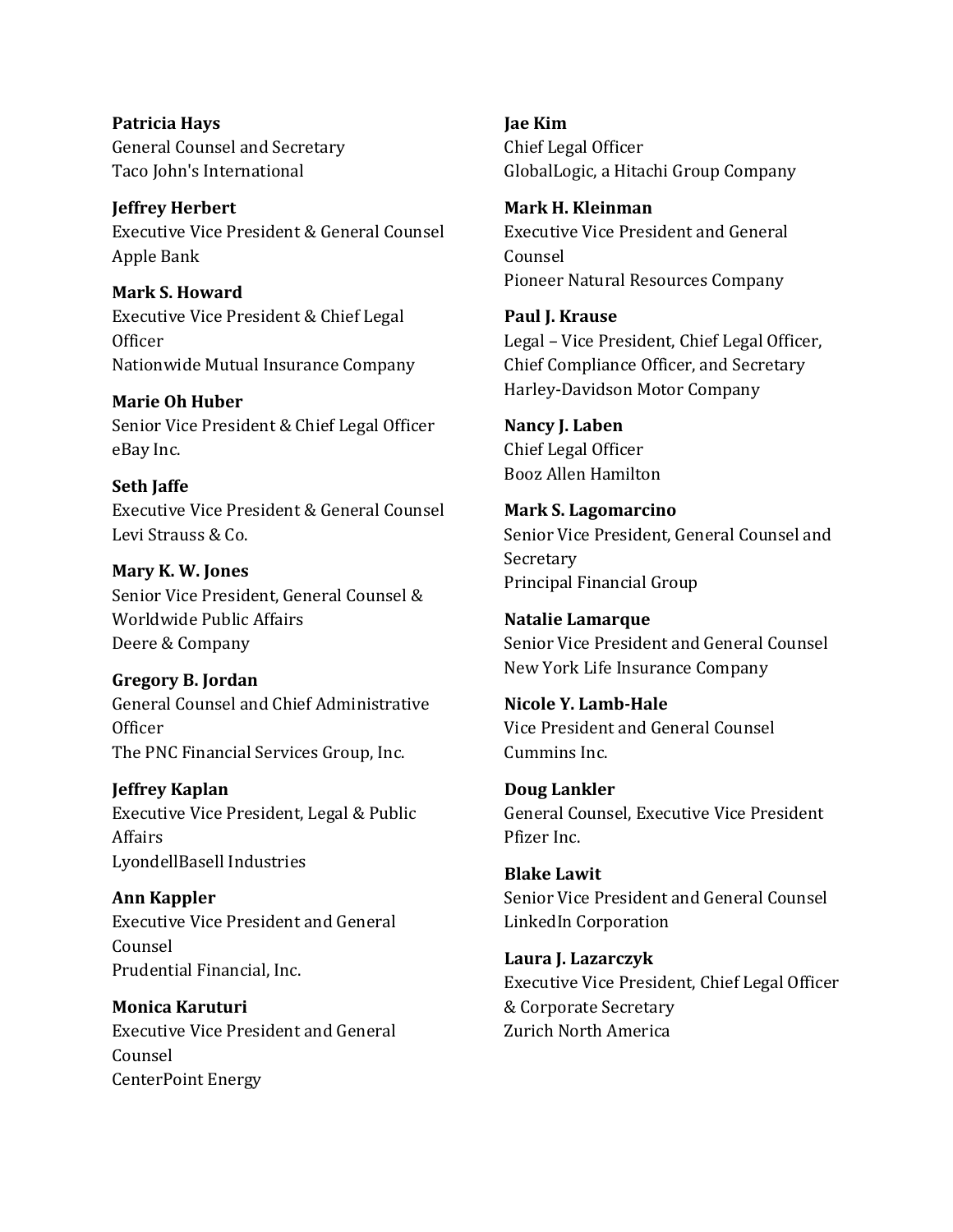**Jonathan Leiken** Executive Vice President, Chief Legal Officer & Secretary Diebold Nixdorf, Inc.

**David Levine**  Chief Legal Officer Bloomberg L.P.

**Jeff Levinson** Senior Vice President, General Counsel, and Corporate Secretary **NetScout** 

**Alex Liberman** Global General Counsel Medline Industries, LP

**Tamara Linde** Executive Vice President and General Counsel PSEG

**Nancy Lipson** Executive Vice President and General Counsel Newmont Corporation

**Gayle E. Littleton** Executive Vice President and General Counsel Exelon Corporation

**J. Kevin McCarthy** Senior Executive Vice President and General Counsel BNY Mellon

**Patrick McGlone** Senior Vice President, General Counsel, and Chief Compliance Officer Ullico Inc.

**Kerry McLean** Executive Vice President, General Counsel and Corporate Secretary Intuit Inc.

**Steve McManus**  Senior Vice President and General Counsel State Farm Mutual Automobile Insurance Company

**Jeff Melucci** Chief Business Development and Legal Officer Kimberly-Clark Corporation

**Larry Midler** Executive Vice President and General Counsel CBRE

**Matthew Miller** Chief Legal Officer & Secretary Uptake Technologies, Inc.

**Scott Morgan** Senior Vice President, Chief Legal Officer, Global Affairs & Secretary Splunk Inc.

**Tim Murphy** Chief Administrative Officer **Mastercard** 

**Josh Murphy** Chief Legal Officer Mayo Clinic

**Mark W. Nelson** Executive Vice President & General Counsel T-Mobile USA, Inc.

**Carol R. Newman** General Counsel and Corporate Secretary Confie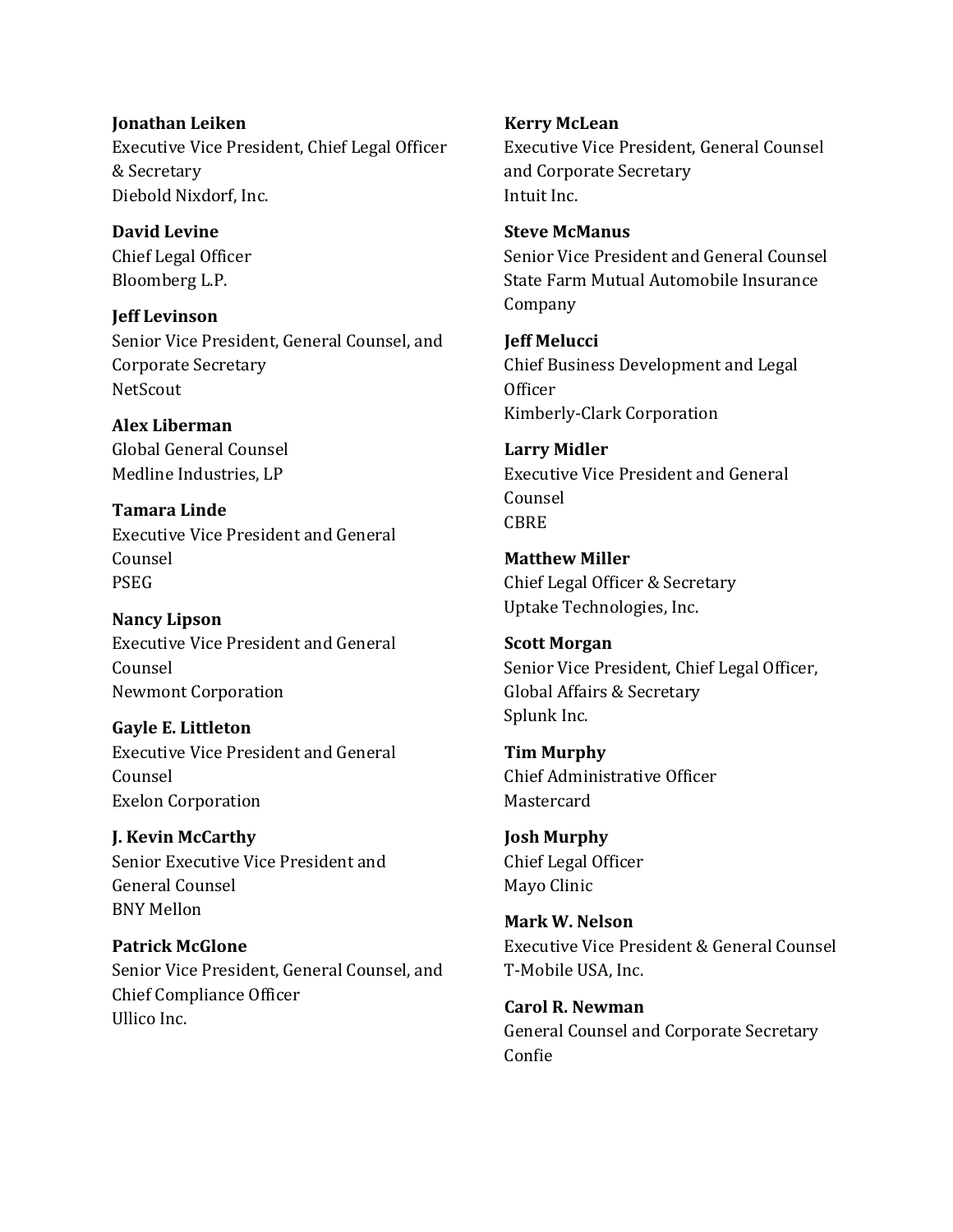**Jennifer G. Newstead** Chief Legal Officer Meta Platforms, Inc.

**Paul C. Nightingale** Senior Vice President & General Counsel HP Hood LLC

**Hossein Nowbar** General Counsel, Corporate Legal Affairs and Corporate Secretary Microsoft Corporation

**Elizabeth M. O'Callahan** Executive Vice President and Chief Legal **Officer** NetApp, Inc.

## **Andrew Ognall** Executive Vice President, General Counsel and Corporate Secretary Umpqua Holdings Corporation and Umpqua Bank

**Jim Office** Vice President and General Counsel Victory Wholesale Group

**Michael Parham**  Senior Vice-President, General Counsel and Secretary RealNetworks, Inc.

**Scott Partridge** General Counsel and Senior Vice President Bayer U.S.

**Justin Pitt**  Executive Vice President and General Counsel Community Health Systems

**Brett A. Pletcher** Executive Vice President, General Counsel and Chief Compliance Officer Gilead Sciences, Inc

**Andrew K. Polovin** General Counsel Tempus Labs, Inc.

**Jeffrey Pott** General Counsel and Chief Human Resources Officer AstraZeneca

**Rena Hozore Reiss** Executive Vice President and General Counsel Marriott International

**Kevin Rhodes** Executive Vice President and Chief Legal Affairs Officer 3M Company

**Anna Richo** Corporate Senior Vice President, General Counsel, Chief Compliance Officer, Corporate Secretary Cargill, Inc.

**Kim M. Rivera**  Chief Legal and Business Officer **OneTrust** 

**Robert S. Rivkin** Senior Vice President & Chief Legal Officer United Airlines

**Tonya Robinson** Vice Chair and General Counsel KPMG LLP

**Teresa Wynn Roseborough** Executive Vice President, General Counsel and Corporate Secretary The Home Depot

**Rich Rothberg** General Counsel Dell Technologies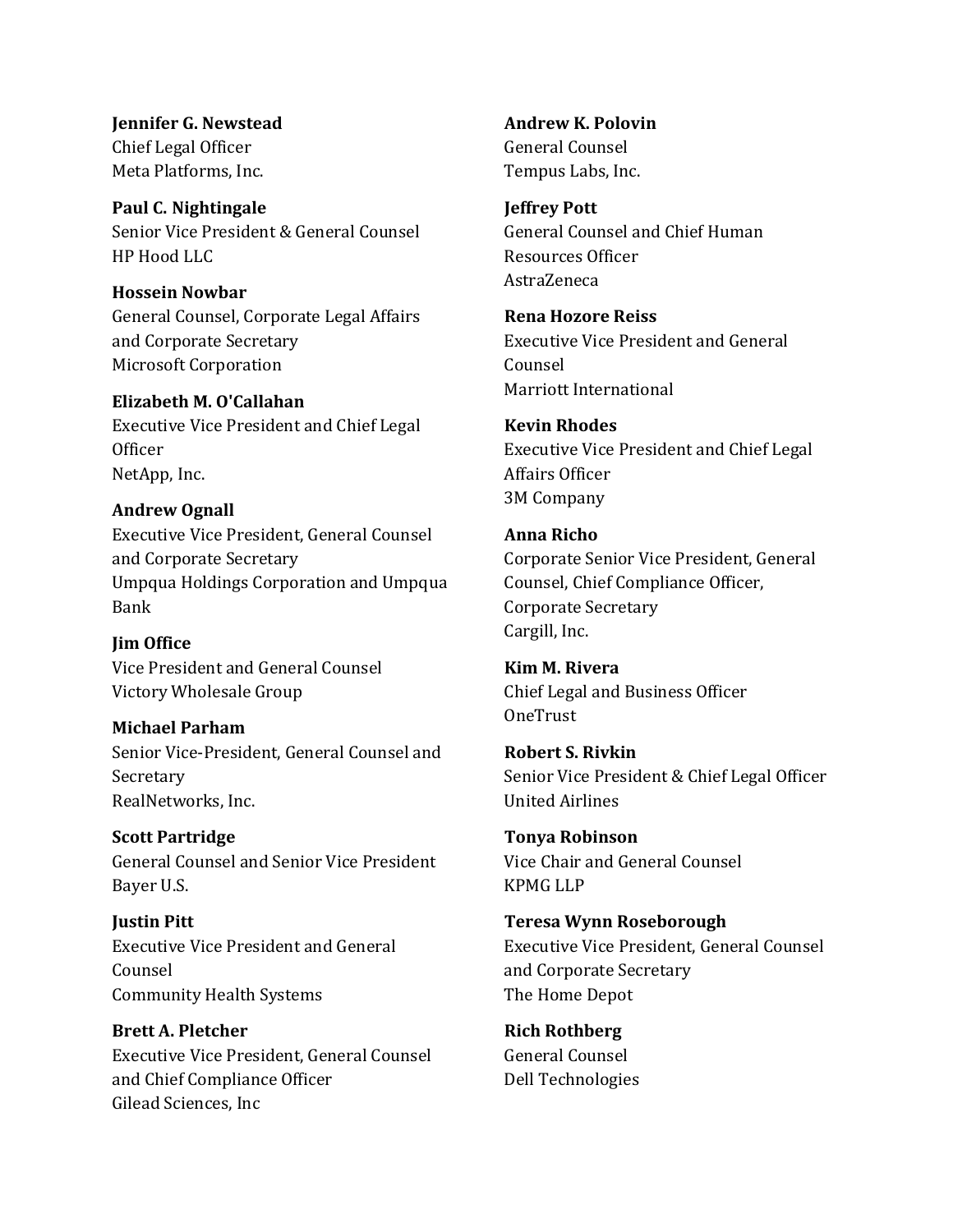**Julie B. Rottenberg** Executive Vice President, General Counsel Visa Inc.

**Heather J. Russell** Executive Vice President and Chief Legal **Officer TransIlnion** 

**Lori A. Schechter** Executive Vice President, Chief Legal Officer and General Counsel McKesson Corporation

**Ray Sczudlo** General Counsel b.Well Connected Health, Inc.

**Craig Silliman** Executive Vice President and Chief Administrative, Legal and Public Policy **Officer** Verizon

**Brandon B. Smith** Executive Vice President and General Counsel CHS Inc.

**Laura Stein** Executive Vice President - Corporate & Legal Affairs and General Counsel Mondelēz International

**Susan A. Stone** Executive Vice President and General Counsel CNA Financial

**Melissa Struzzi** General Counsel DRA Americas, Inc.

**Colin Sullivan** Vice President, Legal Patreon

**Gillian Talwar** General Counsel Drive System Design, Inc.

**Michael Tang** Senior Vice President, General Counsel and Secretary Agilent Technologies, Inc.

**Darrell Taylor, JD, BSMT (ASCP)** Senior Vice President, Chief Legal Officer & Chief Compliance Officer Biocept

**Isaac Torres** General Counsel Carver Bancorp, Inc.

**Lily Toy** Chief Legal Officer Stack Overflow

**Amy Tu** Executive Vice President, Chief Legal Officer and Secretary Tyson Foods, Inc.

**Adam S. Umanoff** Executive Vice President & General Counsel Edison International

**Joel Unruch** General Counsel & Corporate Secretary Accenture

**Sharon E. Underberg** Executive Vice President, General Secretary & Corporate Secretary IDEXX Laboratories, Inc.

**Bart Volkmer** Chief Legal Officer Dropbox, Inc.